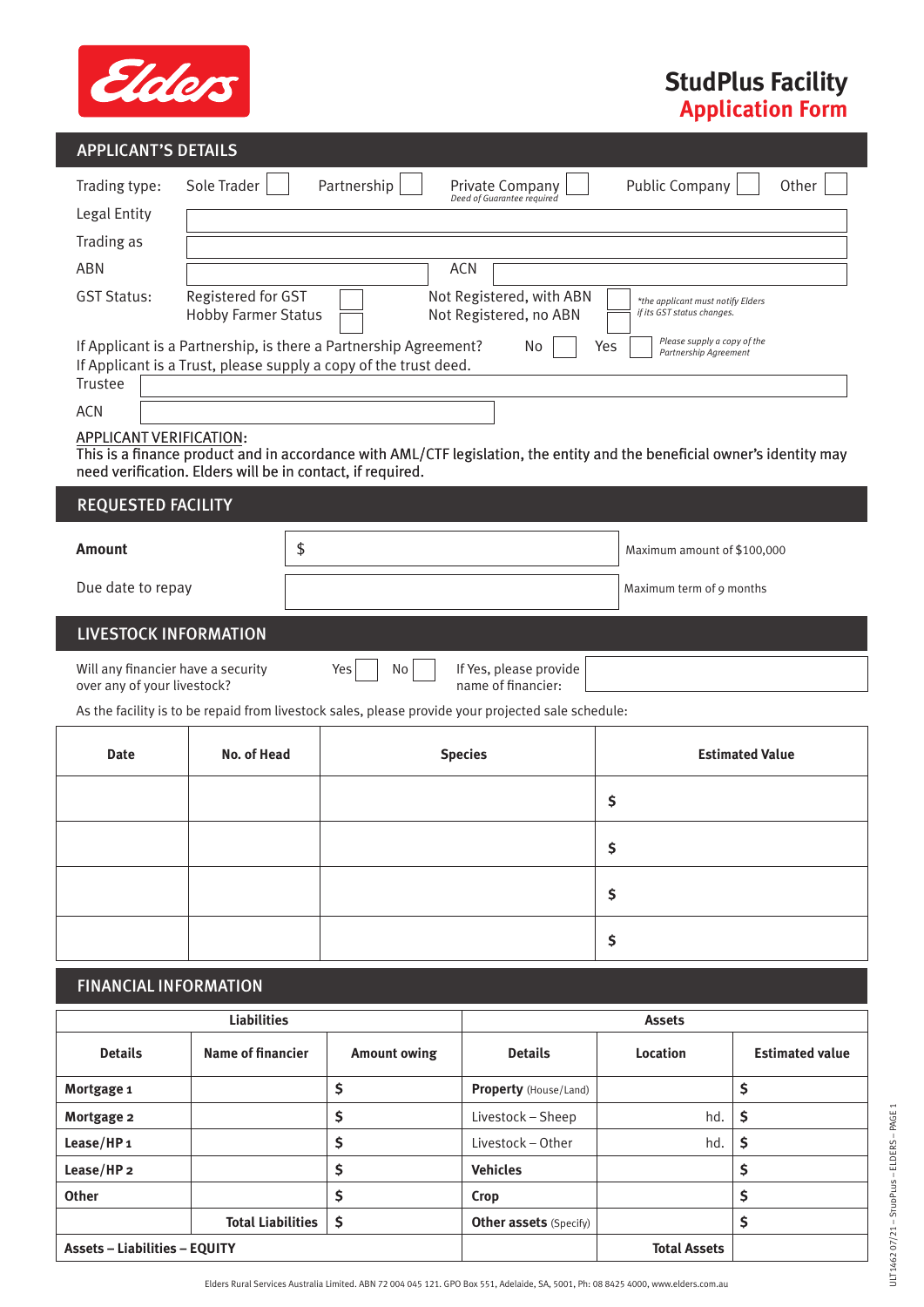

## **StudPlus Facility**

## TERMS AND CONDITIONS

The Applicant applies to receive from Elders Rural Services Australia Limited ("Elders") an advance of funds up to the amount specified in the Application Form ("Advance Amount") for the sole purpose of buying stud livestock through Elders ("StudPlus Facility"). Elders is prepared to assess that application and, if approved, to provide the StudPlus Facility to the Applicant on the terms and conditions set out below ("Terms").

- 1. In consideration for the Applicant agreeing to be bound by these Terms, Elders will provide the Applicant with the Advance Amount to be used solely for the purpose of buying stud livestock through Elders.
- 2. The Applicant must obtain Elders' consent (which will not be unreasonably withheld) before using the Advance Amount to buy any particular stud livestock.
- 3. From the date of purchase until the date the Advance Amount (plus all accrued interest) is repaid, the Applicant must insure against death, accident and illness, for its full replacement value, any stud livestock bought using the Advance Amount. If requested by Elders, the Applicant must (a) provide Elders with a copy of the certificate of currency and/or (b) note on the insurance policy Elders' interest in the stud livestock bought. The Applicant must not do anything that would prejudice its ability to recover under the insurance policy required to be obtained pursuant to this clause.
- 4. Interest will accrue on the Advance Amount at the rate of 12% per annum, calculated daily and compounded monthly, from the date the Advance Amount is paid to the Applicant until the date the Advance Amount (plus all accrued interest) is repaid to Elders.
- In the 9 months immediately following provision of the Advance Amount, the Applicant must from time to time engage Elders as its agent to sell livestock, the aggregate net value of which is at least equal to the Advance Amount (plus all accrued interest), and which is free of all security interests and other encumbrances. The Applicant irrevocably authorises and directs Elders:
	- (a) to collect the proceeds of such livestock sales from the relevant purchaser;
	- (b) to deduct from those proceeds, and pay, all commissions, charges and levies payable on the sale of the livestock;
- (c) to apply the balance of the proceeds to the repayment of the Advance Amount (plus all accrued interest); and
- (d) to pay any proceeds remaining after making the payments referred to in clauses 5(b) and (c) above to the Applicant.
- 6. Before engaging Elders to sell livestock pursuant to clause 5 above, the Applicant must have those livestock released from any security interest or encumbrance attaching to them.
- The Applicant may not redraw any part of the Advance Amount that has been repaid.
- 8. Elders may set off any monies that Elders owes to the Applicant against any monies that the Applicant owes to Elders.
- 9. These Terms form a security agreement for the purposes of the *Personal Property Securities Act 2009* (Cth) ("PPSA"). The Applicant must do such things as Elders may require from time to time to ensure that any security interest of Elders is perfected under the PPSA for whatever period that Elders, in its sole discretion, determines. The Applicant must reimburse and indemnify Elders for all expenses incurred by Elders in registering its security interest on the PPSA register.
- 10. The Applicant must keep Elders fully informed of all relevant information regarding the Applicant, including providing not less than 14 days' notice in writing of any proposed change in name or contact details. The Applicant must immediately notify Elders of any material changes in the Applicant's business activities.
- 11. Nothing in sections 125, 132(3)(d), 132(4), 135, 142 and 143 of the PPSA and Part 4.3 (other than Division 6 of Part 4.3) of the PPSA shall apply to this agreement, or the security under this agreement. To the extent permitted by the PPSA, the Applicant waives its rights in respect of this agreement, or the security under this agreement, to receive any notice or statement under the following sections of the PPSA: 95 (notice of removal of an accession); 118 (notice of decision to enforce security interest under land law); 121(4) (enforcement of liquid assets – notice to grantor); 123 (notice of seizure of collateral); 130 (notice of disposal of collateral); 132(3)(d) (statement of account following a disposal showing the amounts paid to other secured parties); 132(4) (statement of account if there is no disposal); 135 (notice of retention of collateral); 157 (notice in relation to registration events); and all sections in Part 4.3 (other than those in Division 6 of Part 4.3).
- 12. Elders and the Applicant must not disclose information of the kind referred to in section 275(1) of the PPSA (except where required under section 275(7) of the PPSA) and must not authorize the disclosure of such information at any time. Elders may use any personal information of the Applicant to register and enforce any security interest of Elders under the PPSA.
- 13. In these Terms, an "event of default" occurs when:
	- (a) the Applicant breaches any provision of these Terms;
	- (b) the Applicant becomes bankrupt, insolvent (within the meaning of the *Corporations Act 2001* (Cth)) or under administration, or if any step is taken to instigate any such event; or
	- (c) distress, attachment or other execution is levied or enforced over any of the Applicant's property.
- 14. If an event of default occurs:
	- (a) all monies that the Applicant owes to Elders (either actually or contingently) become immediately due and payable;
	- (b) the Applicant must, on demand, pay to Elders all costs and expenses incurred by it as a result of the event of default, including all legal costs on a full indemnity basis and fees or commissions payable by Elders to any collections agency; and
	- (c) the Applicant must on demand grant to Elders any mortgage or other security over any of the Applicant's property real or personal which Elders requires, in a form acceptable to Elders, to secure monies owed by the Applicant to Elders.
- 15. Elders does not exclude or limit the application of any provision of any applicable legislation or other regulation (including the *Competition and Consumer Act 2010* (Cth)) where to do so would contravene that legislation or regulation or cause any part of these Terms to be void. Nothing in these Terms is to be interpreted as doing so.
- 16. A certificate signed by an employee of Elders stating an amount owing to Elders at a particular date, or as to any other matter or thing, is conclusive evidence against the Applicant unless proved incorrect.
- 17. These terms are governed by the laws of South Australia. The parties submit to the non-exclusive jurisdiction of the courts of South Australia, to the Federal Court of Australia (Adelaide Registry), to any other court within the Commonwealth of Australia in which Elders commences proceedings, and to courts of appeal therefrom to determine any claims related to the StudPlus Facility.
- 18. If the Applicant is trustee of any trust, the Applicant is liable to Elders both in the Applicant's capacity as trustee of that trust and personally and the Applicant warrants that it is entitled to be indemnified out of the assets of that trust in connection with any liability it has to Elders.
- 19. If any provision of these Terms is found to be invalid or unenforceable (whether in respect of a party or generally), it will be severed from these Terms and the Terms will otherwise continue in force.
- 20. A party's failure or delay to exercise a power or right is not a waiver of that right, and the exercise of a power or right does not preclude the future exercise of that or any other power or right. A waiver of a power or right must be in writing and signed by the party giving the waiver.
- 21. Information collected in connection with the StudPlus Facility will be handled in accordance with Elders' Privacy Policy. The Privacy Policy explains how Elders, its related bodies corporate, and certain other entities will comply with the Australian Privacy Principles set out in Schedule 1 of the *Privacy Act 1988* (Cth) and the purposes for which Elders may use the Applicant's personal information (if any).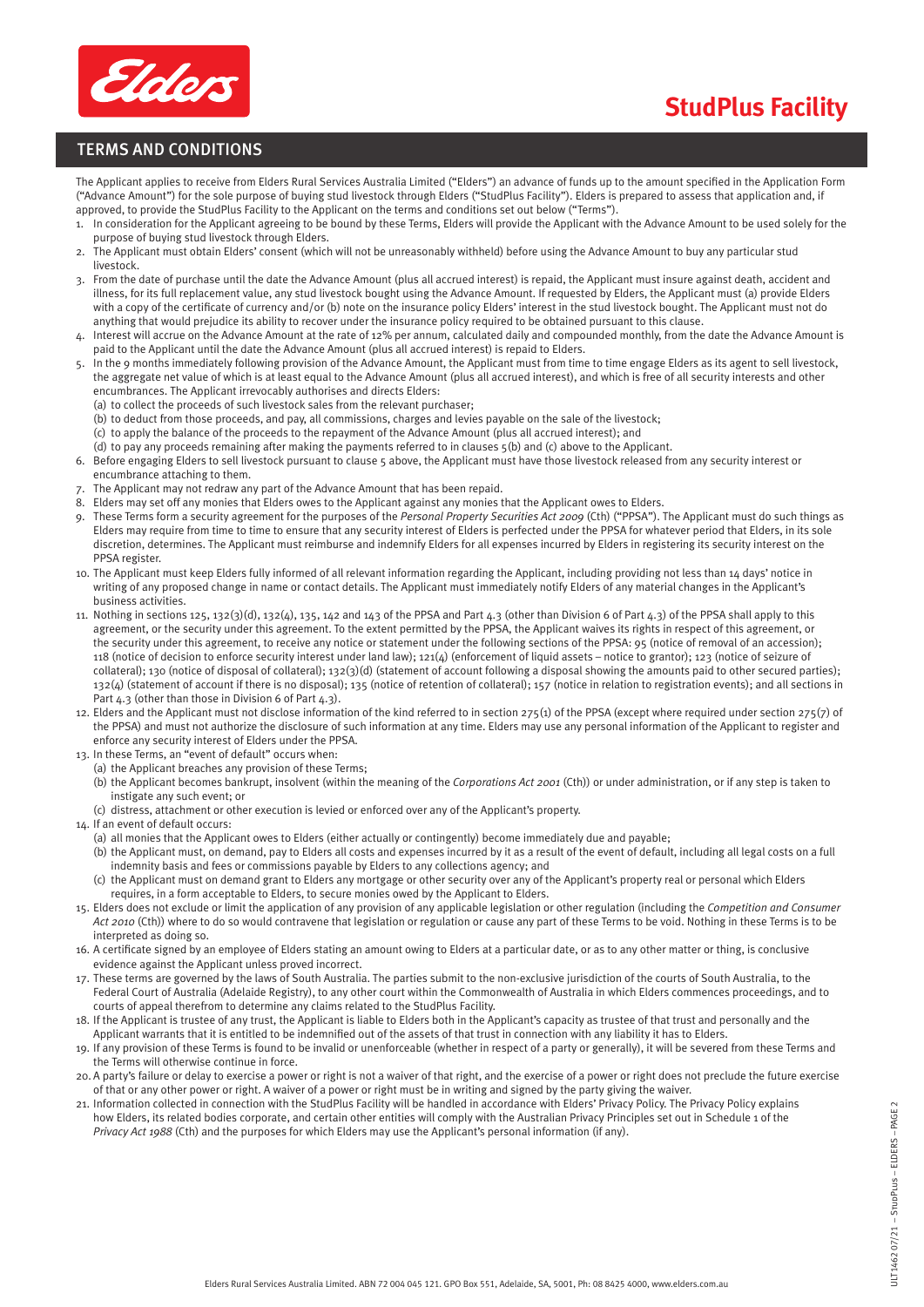

22. By signing below the Applicant:

- (a) acknowledges that the StudPlus Facility with Elders will benefit the Applicant in the conduct of the Applicant's business;
- (b) acknowledges that the Applicant has read and understood the Terms;
- (c) acknowledges that the Terms are reasonably necessary for Elders to provide a StudPlus Facility to the Applicant and to protect Elders' legitimate interests (for example, by allowing Elders to manage the risk of the Applicant failing to pay any monies the Applicant owes to Elders);
- (d) represents and warrants to Elders that all information in the Application is true, complete and correct; (e) declares that the StudPlus Facility is to be used wholly or predominantly for business purposes or investment purposes (other than investment in residential property or the maintenance, renovation or improvement, thereof); and
- (f) acknowledges that it may lose its protection under the National Credit Code.

|                       | EXECUTED BY:<br>Sole Trader or Partnership |       | Company |                       | In accordance with section $127(1)$ of the Corporations Act<br>And if only one person has signed, that person states that he/she signed as<br>the sole director and sole company secretary of the company |       |  |
|-----------------------|--------------------------------------------|-------|---------|-----------------------|-----------------------------------------------------------------------------------------------------------------------------------------------------------------------------------------------------------|-------|--|
| Signature<br>1        |                                            |       |         | <b>Signature</b>      |                                                                                                                                                                                                           |       |  |
|                       |                                            | Date: |         |                       |                                                                                                                                                                                                           | Date: |  |
|                       | <b>Full Name</b>                           |       |         |                       | <b>Full Name</b>                                                                                                                                                                                          |       |  |
| <b>Signature</b><br>2 |                                            |       |         | <b>Signature</b><br>4 |                                                                                                                                                                                                           |       |  |
|                       |                                            | Date: |         |                       |                                                                                                                                                                                                           | Date: |  |
|                       | <b>Full Name</b>                           |       |         |                       | <b>Full Name</b>                                                                                                                                                                                          |       |  |